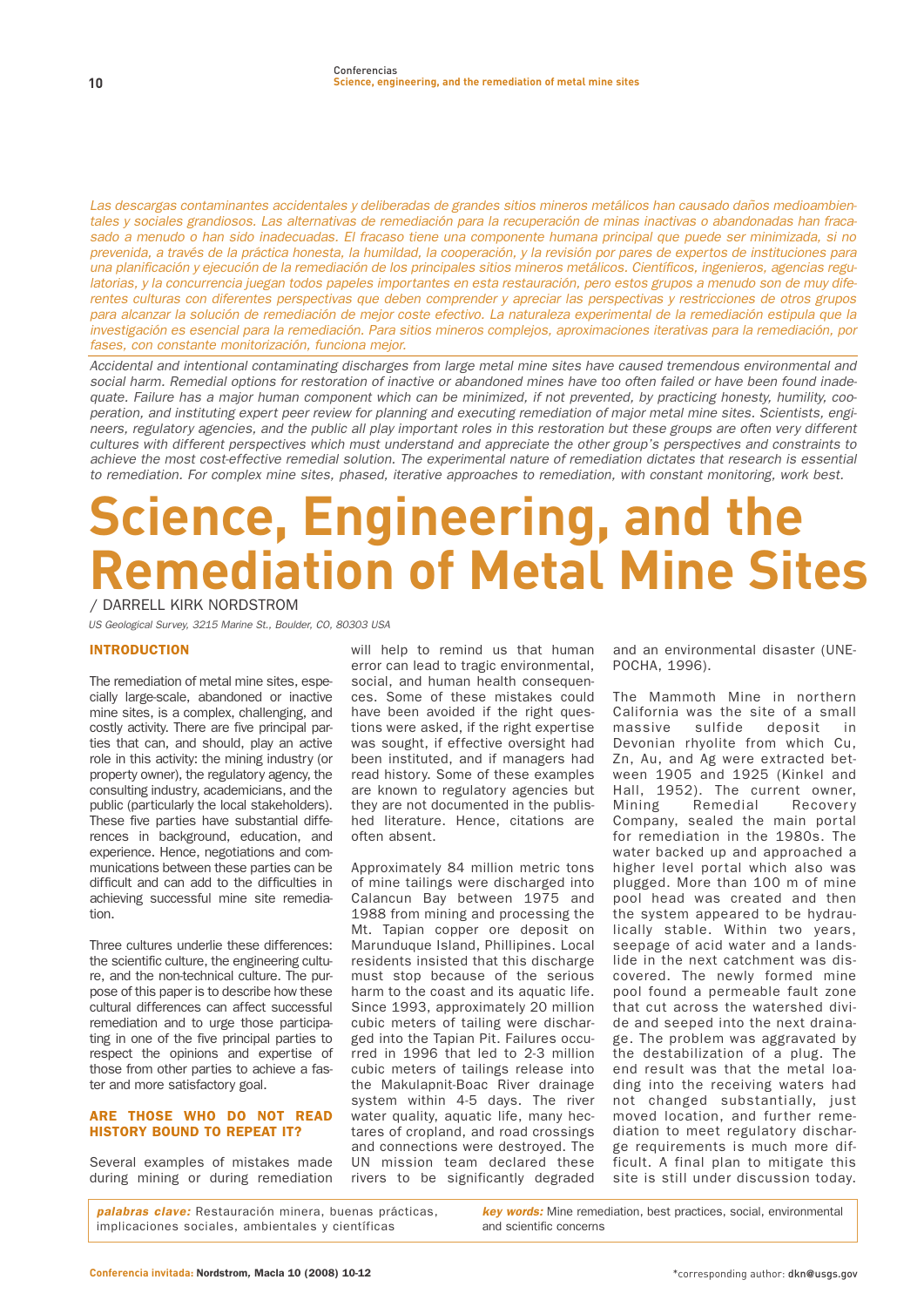**In the late 1980s the Eagle Mine Superfund Site, Colorado, underwent several remediation projects. One component was plugging of the main tunnel. Within 2 years, seepage waters from the mine pool were contaminating the Eagle River. Large volumes of acid, metal-contaminated water were issuing from several locations. At this time, the metal loading was worse than any time before or since. Following this failure, the regulators required those responsible to dewater the mine pool as far as possible. Many other measures (cap and treat tailings piles, water diversions, etc.) were also employed and the resultant water quality has gradually improved ever since. Remediation and monitoring continues.**

**In late December of 1991, the Nangiles Mine portal plug at the Wheal Jane in Cornwall, UK, unexpectedly burst and released 50,000 m3 of acid mine drainage, and sent colorful plume into the Fal Estuary (Banks et al., 1997).**

**On April 24-25, 1998 an oversized tailings impoundment at the Aznacollar-Los Frailes Mine complex failed and released 6 million m3 of acid water and pyritic fines into the Guadiamar River threatening the wildlife and bird migrator y refuge at Doñana National Park. Thousands of hectares of farmland, river banks, and the river channel were ruined (Grimalt and Macpherson, 1999).**

**On January 30, 2000 a major cyanide and heavy metal spill from a 4 km impoundment entered the Sasar River from the Aurul gold extraction plant near Baia Mare in northwestern Romania (Souren, 2000; UNEP/OCHA, 2000a). One hundred thousand m3 of cyanide-rich water moved down to the Lapus River, then to the Tisza, and finally the Danube all the way to the Black Sea. Approximately 1200 tons of fish were killed from this spill, bird life was affected, thousands of fishermen were out of work, and water supplies for several towns and rural communities were badly contaminated. Another smaller spill occurred a week later. On March 10 a tailings impoundment failed and 20,000 metric tons of sludge from the Baia Borsa lead-copper-zinc mine spilled (UNEP/OCHA, 2000b). Again the Tisza and Danube Rivers were severely polluted. Unexpected torrential rains were blamed for the dam failures.**

## HOW TO MINIMIZE FAILURES

**Minimizing any type of mistake begins with ethics. The first rule of failure minimization is to be honest. Planners, policy-makers, engineers, and scientists must be honest about the reasons for any mine site activities that affect the environment, local residents, land usage, etc. Rational and responsible planning has to be transparent to those who are affected by these decisions. Engineers must admit that they cannot calculate or predict what the consequences of a remedial measure on a mine site will be in the same sense that they can calculate what the failure probability is for a bridge that carries traffic across a river or for constructing a skyscraper. The hydrobiogeochemical processes in the environment are complex and not known to the same degree and level of certainty that stressstrain relations are known for mechanical structures.**

**The second rule of failure minimization is to have proper and adequate oversight. The Aznalcollar disaster happened in spite of monthly inspections of the impoundment. Clearly such inspections were inadequate and there was insufficient understanding of what might happen to increased loading of an acid slurry impoundment built on a marl foundation. Had there been an independent oversight committee for the impoundment siting and development, and had that committee been composed of the right mix of engineering, geological, and geochemical expertise, the probability of dam failure could have been minimized and likely prevented.**

**The third rule of failure minimization is to learn from our mistakes and those of others. This rule is a rather hard one because we don't like to admit our own mistakes and because there is a huge lack of information on the mistakes of others when it comes to mine-site remediation. How many readers know about all 6 of the abovementioned examples of accidental or intentional discharges? Would knowing about these failures make a difference to those who plan and manage mining or remediation activities at future sites? It should.**

**A more successful approach to mine site remediation will incorporate the necessary research, it will use a phased, iterative approach to remediation, and it should consider recycling** **or re-extraction of mine wastes as technology improves and metal prices increase.**

**There are other rules that could be mentioned but they tend to be corollaries of these three. It all boils down to be honest, especially about what you don't know, and subject projects to independent, expert peer review. Numerous examples of more serious "lethal arrogance" in other contexts are only too well-known and could have been avoided with some common sense and honesty (Dumas, 1999).**

#### SCIENCE AND REGULATORY PRACTICE: THE SEARCH FOR CERTAINTY

**The following is extracted and modified from a progress report (Nordstrom, 1998) on the 10-year Abandoned Mine Lands Initiative (1997-2007) which is now completed and available online as USGS Professional Paper 1651 (Church et al., 2007).**

**Questions are often raised during the regulation and remediation of hazardous waste sites on how best to go about it, and scientists, engineers, and regulators are not always in agreement. The classic assertion is that regulators often think that scientists just want to do another study and that these studies are self-promoting, whereas scientists often think that regulators and remediation teams always want to rush the cleanup of a site before they have defined the problem and considered the consequences. Let's be honest – there is truth to both of these claims. Scientists do like to study problems out of pure curiosity and for prestige, and regulators do work with limited information, limited time, limited funding, and frequently with considerable political pressure to show results. Part of the problem stems from a misunderstanding of what science is, and another part stems from a misunderstanding of what is involved with regulation and remediation.** 

**Science is a way of understanding the physical world based on testing hypotheses with empirical evidence subject to open debate and peer review. Without science, there is no basis for regulation, or remediation, or testing remedial effectiveness. Remediation is the activity of correcting, curing, or ameliorating an unwanted problem.**

**Environmental remediation is directed**